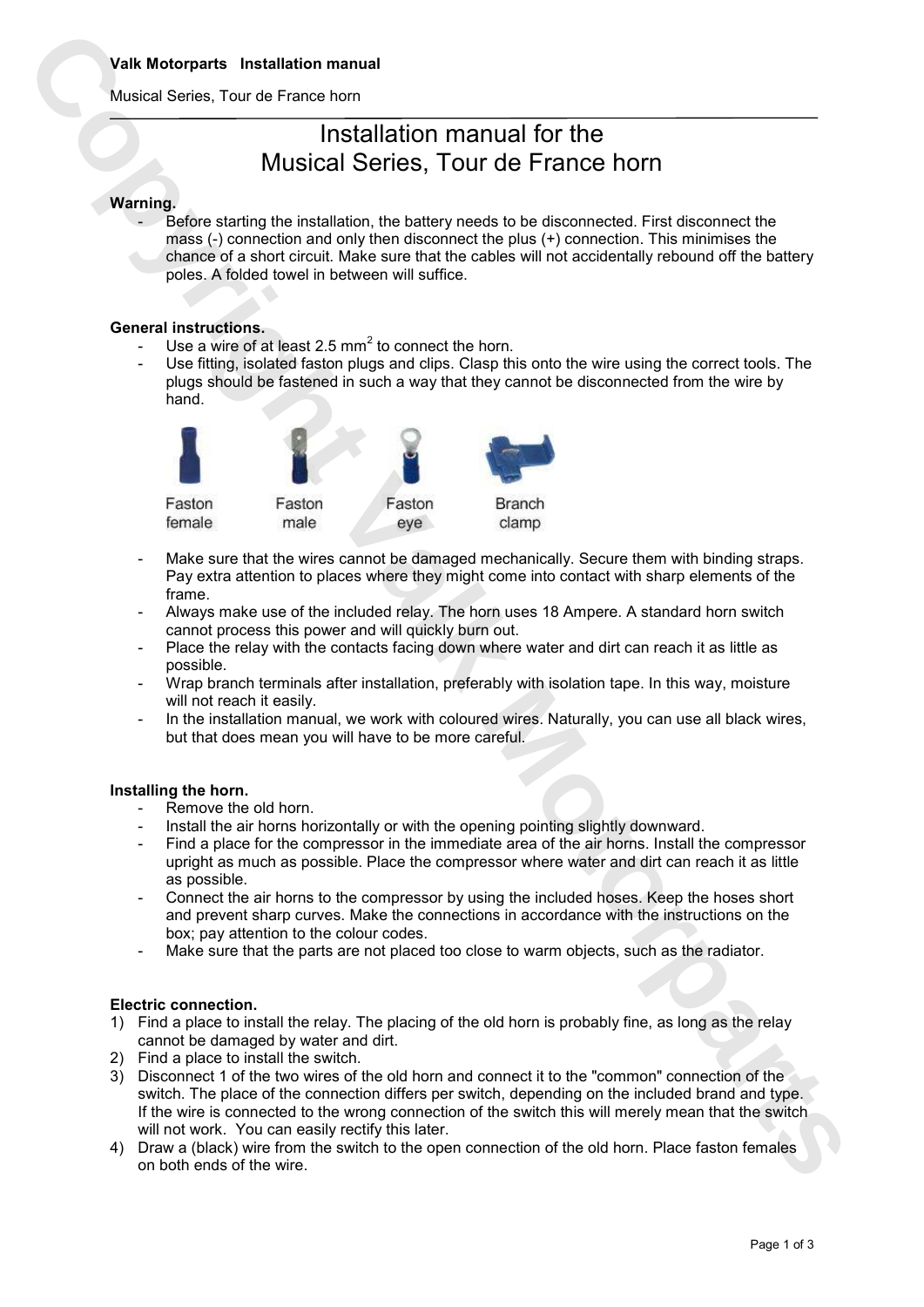### **Valk Motorparts Installation manual**

Musical Series, Tour de France horn

- 5) Draw a (black) wire between the switch and connection 86 of the relay. Clasp a faston female on both ends.
- 6) Branch off the other wire that goes to the old horn by using a junction block and connect this to connection 85 of the relay.

Remark: If the old horn only has 1 connecting wire, it uses the frame as mass. Subsequently connect a short piece of wire to one side with a faston female and to the other side with a faston eye. Move the faston female to connection 85 of the relay. Screw the faston eye onto a spot on the frame (mass). This is sometimes possible underneath the bolt with which the relay is fastened. Use a knurled ring to secure a good electrical contact.

- 7) Draw a (black) wire from the minus (-) of the compressor to a suitable mass point. This should preferably be the mass (-) connection of the battery. Clasp a faston eye to the battery side and a faston female to the other end of the wire.
- 8) Draw a (red) wire from the plus (+) connection of the compressor to connection 87 of the relay. Place faston females on both ends of the wire.
- 9) Draw a (red) wire from connection 30 of the relay to a place near the plus (+) connection of the battery. Place a faston female on both ends.
- 10) Connect the wire to the fuse holder of the floating fuse to the battery side. You can stick the fuse holder to the side of the battery with double-sided tape. Place a 25A fuse in the fuse holder.
- 11) Draw a (red) wire between the plus (+) side of the battery and the floating fuse. Make sure that this wire is as short as possible and is mechanically well protected. Clasp a faston female on the fuse side and a faston eye on the battery side.
- 12) Reconnect the battery, including the new wires. It is safest to first connect the plus (+) and then the mass (-) side. Put back the protective caps on the battery poles.
- 13) Now, the key can be turned in the contact and the horn switch can be pressed. You should now hear either the old horn or the new horn.
- 14) Switch the switch. Press the horn switch again. You should now hear the other horn. If this is not the case and you hear nothing in both cases, the wires have been connected incorrectly. In that case, follow the procedure below:
	- $\circ$  If you only hear the old horn and if you hear nothing when the switch is in the other position during the test above, you should switch the wire from the old wiring with the wire going to the old horn.
	- $\circ$  If you only hear the new horn and if you hear nothing when the switch is in the other position during the test above, you should switch the wire from the old wiring with the wire going to the new horn.
	- Now, the switch should work properly. The old horn in one position and the new horn in the other. If one of the two is still not working properly, there is another problem and you should check the wires and connections again. A common mistake is that the wires at the bottom of the compressor have been switched. You can recognise

Valk Motorparts Installation manual<br>
To Course, Juer de France horn.<br>
To Course, Suite in the sole to the sole and correction 80 of the neby. Copy a fraction fermule of<br>
\$2 Stanched The detail wave breathless sound of the